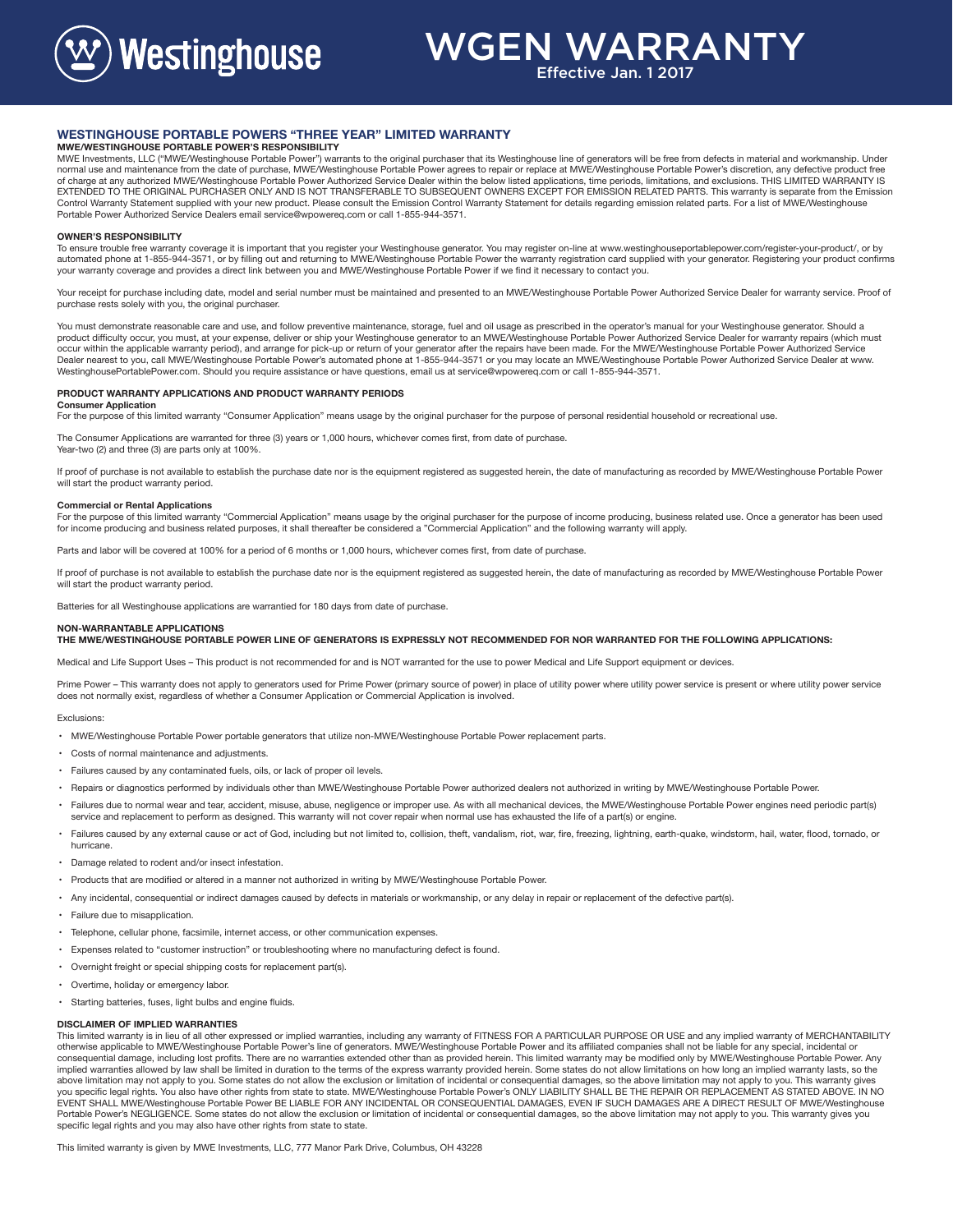

## GARANTIE WGEN

Depuis le Jan. 1 2017

#### **WESTINGHOUSE PORTABLE POWERS "THREE YEAR" GARANTIE LIMITÉE**

MWE Investments, LLC (« MWE/Westinghouse Portable Power ») garantit à l'acheteur original que sa série de génératrices sera exempte de défauts de matériaux et de fabrication. A compter de la date<br>d'achat et sous des condit tout centre de réparation agréé par MWE/Westinghouse Portable Power, et en tenant compte des utilisations, périodes de garantie, limitations et exclusions mentionnées ci-après. CETTE GARANTIE LIMITÉE EST OFFERTE À L'ACHETEUR ORIGINAL UNIQUEMENT ET NE PEUT ÊTRE TRANSFÉRÉE À DES PROPRIÉTAIRES SUBSÉQUENTS, SAUF POUR DES PIÈCES CONCERNÉES PAR LES ÉMISSIONS. Cette garantie ne fait pas partie de la Déclaration de garantie du système antipollution fournie avec votre nouveau produit. Veuillez consulter ladite déclaration pour plus de détails concernant les pièces concernées par les émissions. Pour obtenir la liste des centres de réparation agréés par MWE/Westinghouse Portable Power, envoyez un courriel à service@wpowereq.com ou téléphonez au 1 855 944-3571.

#### **RESPONSABILITÉ DU PROPRIÉTAIRE**

Pour éviter tout problème avec la garantie, il est important d'enregistrer votre génératrice Westinghouse. Vous pouvez enregistrer votre produit en ligne au www.westinghouseportablepower.com/ register-your-product/, par système téléphonique automatisé en composant le 1 855 944-3571 ou en remplissant la carte d'enregistrement de garantie fournie avec votre génératrice et en la retournant à MWE/Westinghouse Portable Power. L'enregistrement de votre produit confirme l'entrée en vigueur de votre garantie et procure un lien direct entre vous et MWE/Westinghouse Portable Power, s'il s'avérait nécessaire de communiquer avec vous.

Pour obtenir un service sur garantie, un reçu d'achat, accompagné de la date d'achat, du modèle et du numéro de série du produit, doit être conservé et présenté à un centre de réparation agréé par MWE/Westinghouse Portable Power. La responsabilité de conserver votre preuve d'achat n'incombe qu'à vous, l'acheteur original.

Vous devez faire preuve d'un soin et d'un usage raisonnables à l'égard du produit, ainsi que suivre les conseils relatifs à l'entretien préventif, à l'entreposage et à l'utilisation de carburant et d'huile mentionnés dans le manuel de l'utilisateur de votre génératrice Westinghouse. En cas de problème, vous devez, à vos frais, apporter ou expédier votre génératrice Westinghouse à un centre de<br>réparation agréé par MWE/Westing pour le ramassage ou l'expédition de votre génératrice une fois les réparations effectuées. Pour trouver le centre de réparation agréé par MWE/Westinghouse Portable Power le plus près de chez vous, appelez le service téléphonique automatisé de MWE/Westinghouse Portable Power accessible au 1 855 944-3571 ou visitez le site Web www.WestinghousePortablePower.com. Pour obtenir de l'aide ou des réponses à vos questions, veuillez envoyer un courriel à service@wpowereq.com ou téléphoner au 1 855 944-3571.

#### **USAGES ET PÉRIODES DE GARANTIE Usage par le consommateur**

Aux termes de cette garantie limitée, « Usage par le consommateur » signifie l'utilisation du produit par l'acheteur original à des fins personnelles (à sa résidence) ou récréatives.

Les usages par le consommateur sont garantis pour trois (3) ans ou mille (1 000) heures (selon la première éventualité) à compter de la date d'achat. Au cours des deuxième (2e) et troisième (3e) années, seules les pièces sont couvertes à 100 %.

Si aucune preuve d'achat n'existe pour établir la date d'achat ou si le produit n'est pas enregistré comme suggéré aux présentes, la période de garantie débutera à la date de fabrication consignée par MWE/Westinghouse Portable Power.

#### **Usage à des fins commerciales ou locatives**

Aux termes de cette garantie limitée, « Usage commercial » signifie l'utilisation du produit par l'acheteur original à des fins commerciales visant à dégager un revenu. Dès que la génératrice est utilisée pour des fins commerciales visant à dégager un revenu, son usage sera par la suite considéré comme un « Usage commercial » et les modalités de garantie suivantes s'appliqueront.

Les pièces et la main-d'œuvre seront couvertes à 100 % pour une période de six (6) mois ou de mille (1 000) heures (selon la première éventualité) à compter de la date d'achat.

Si aucune preuve d'achat n'existe pour établir la date d'achat ou si le produit n'est pas enregistré comme suggéré aux présentes, la période de garantie débutera à la date de fabrication consignée par MWE/Westinghouse Portable Power.

Quelle que soit la nature de l'usage du produit Westinghouse, toutes les batteries sont garanties pour une période de 180 jours à compter de la date d'achat.

## **USAGES NON COUVERTS PAR LA GARANTIE**

LA SÉRIE DE GÉNÉRATRICES MWE/WESTINGHOUSE PORTABLE POWER EST EXPRESSÉMENT NON RECOMMANDÉE OU NON GARANTIE POUR LES USAGES SUIVANTS :

Usages médicaux et de maintien des fonctions vitales - Ce produit n'est pas recommandé pour et n'est PAS garanti aux fins de fournir une alimentation d'équipement ou d'appareils médicaux ou de maintien des fonctions vitales.

Énergie primaire – Cette garantie ne s'applique pas aux génératrices utilisées comme énergie primaire (source d'alimentation principale) visant à remplacer l'énergie de service dans des endroits où des services publics d'alimentation sont présents ou dans des endroits où ils n'en existent pas habituellement, et nonobstant s'il s'agit d'un usage par le consommateur ou commercial.

#### Exclusions :

• Les génératrices portables MWE/Westinghouse Portable Power dont les pièces de remplacement sont de marque autre que MWE/Westinghouse Portable Power.

- Le coût d'un entretien normal et des ajustements.
- Les défaillances causées par toute contamination des carburants ou des huiles, ou par des niveaux d'huile inappropriés.
- Les réparations ou les diagnostics effectués par des personnes autres que des employés de centres de réparation agréés par MWE/Westinghouse Portable Power non autorisés par écrit par MWE/ Westinghouse Portable Power.
- Les pannes causées par une usure normale, un accident, un mauvais usage, de l'abus, de la négligence ou une utilisation inadéquate. Comme l'ensemble des dispositifs mécaniques, les moteurs MWE/Westinghouse Portable Power nécessitent un entretien et un remplacement périodiques des pièces à être effectués selon le calendrier établi. Cette garantie ne couvrira aucune réparation lorsqu'une pièce ou un moteur devient hors d'usage en raison d'utilisation normale.
- Les défaillances découlant d'une cause externe ou d'un acte de la nature incluant, sans s'y limiter, une collision, le vol, le vandalisme, une émeute, une guerre, le feu, le gel, la foudre, un tremblement de terre, des vents violents, la grêle, l'eau, une inondation, une tornade ou un ouragan.
- Les dommages causés par une infestation de rongeurs et/ou d'insectes.
- Les produits modifiés d'une façon non autorisée par écrit par MWE/Westinghouse Portable Power.
- Tout dommage indirect ou immatériel causé par des défauts de matériaux ou de fabrication, ou tout retard dans la réparation ou le remplacement d'une ou de plusieurs pièces défectueuses.
- Une panne causée par une mauvaise utilisation.
- Les dépenses de téléphonie, de téléphonie cellulaire, de télécopie, d'accès Internet ou d'autres communications.
- 
- Les dépenses liées à des « directives données au client » ou à un dépannage alors qu'aucun défaut de fabrication n'a été décelé.<br>• Les frais d'expédition le lendemain ou frais particuliers pour l'envoi d'une ou de plusie
- Les heures supplémentaires, les congés ou une main-d'œuvre d'urgence.
- Les batteries de démarrage, les fusibles, les ampoules et les huiles à moteur.

### **RENONCIATION AUX GARANTIES IMPLICITES**

Cette garantie limitée remplace toute autre garantie, expresse ou implicite, y compris toute garantie d'ADAPTATION À UN USAGE PARTICULIER et toute garantie implicite de QUALITÉ MARCHANDE autrement applicable à la série de génératrices de MWE/Westinghouse Portable Power. MWE/Westinghouse Portable Power et ses sociétés affiliées ne pourront être tenues responsable de dommages spéciaux, indirects ou immatériels, y compris la perte de profit. Il n'existe aucune autre garantie que celle consentie aux présentes. Seule MWE/Westinghouse Portable Power est habilitée à modifier la<br>présente garantie lim d'une garantie implicite et, par conséquent, cette limitation peut ne pas s'appliquer à votre cas. Certaines provinces ne permettent ni l'exclusion ni la limitation de dommages indirects ou immatériels,<br>et par conséquent, province à l'autre. LA RÉPARATION OU LE REPLACEMENT DE PIÈCES CONSTITUE L'UNIQUE RESPONSABILITÉ DE MWE/Westinghouse Portable Power, COMME MENTIONNÉ PRÉCÉDEMMENT. EN AUCUN CAS MWE/Westinghouse Portable Power NE POURRA ÊTRE TENUE RESPONSABLE DE DOMMAGES ACCESSOIRES OU IMMATÉRIELS, MÊME SI LESDITS DOMMAGES DÉCOULENT DIRECTEMENT DE SA NÉGLIGENCE. Certaines provinces interdisent l'exclusion ou la limitation de dommages, indirects ou immatériels, et par conséquent cette limitation peut ne pas s'appliquer à votre cas. Cette garantie vous donne des droits particuliers reconnus par la loi et peut également vous consentir d'autres droits qui varient d'une province à l'autre.

Cette garantie limitée est fournie par MWE Investments, LLC, 777 Manor Park Drive, Columbus, OH, USA, 43228